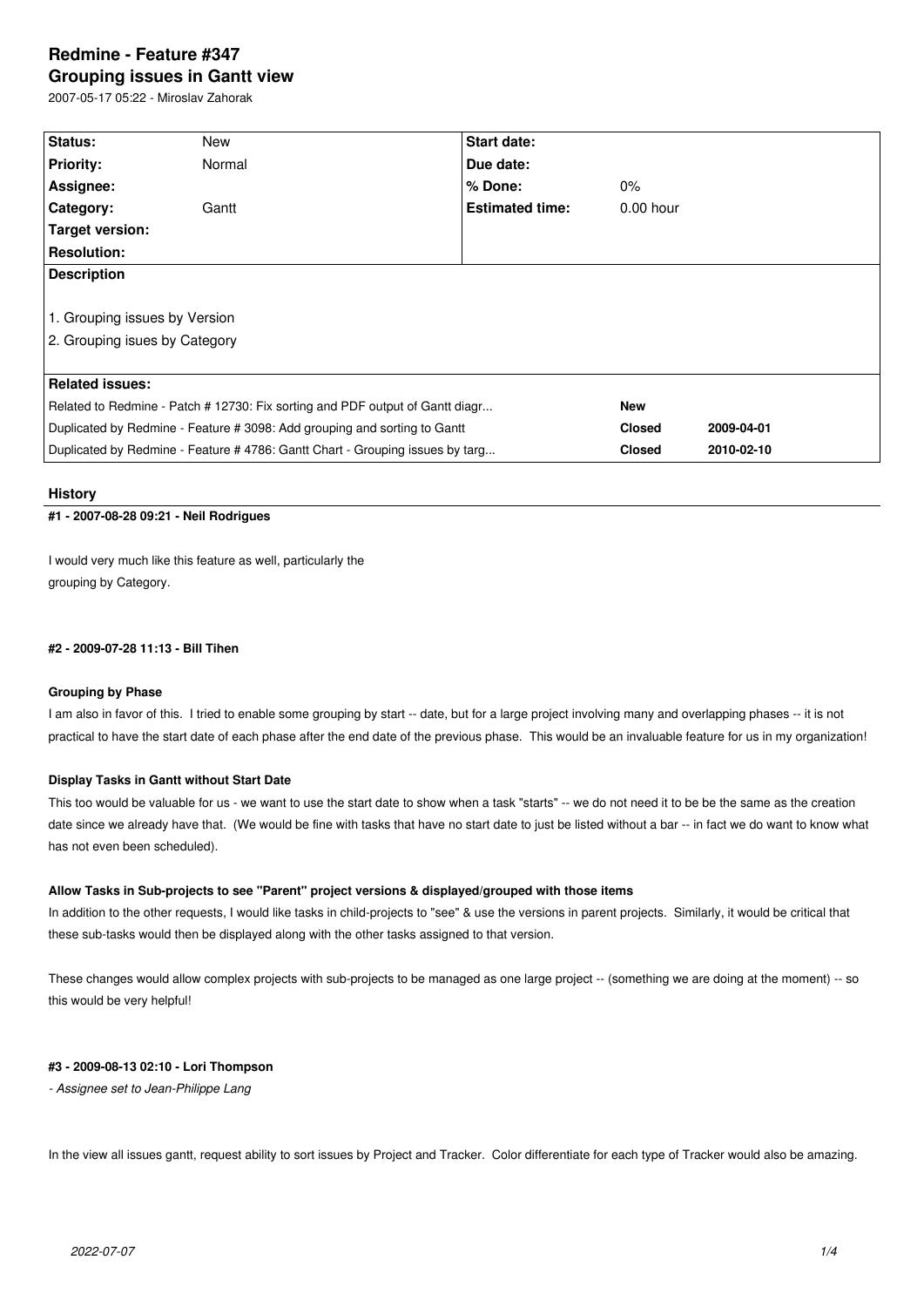#### **#4 - 2009-10-30 09:03 - Marcin Kwiatkowski**

Sorting/grouping shouldn't be limited just to project - it should be fully configurable (at least in my use case i also need grouping by users). And yes, ability to color each group would be a killer feature.

#### **#5 - 2010-06-07 20:29 - Pedro Gutierrez**

+1 Yes please, do something wrt this.

Grouping by version is a must, I'd say

I consider colouring and grouping by category has the risk to make the Gantt a bit messy.

¿Is this feature additionally gonna paint tasks and subtask in the Gantt in a hierarquical manner considering subtasking is already expected for version 1.0.0?

#### **#6 - 2010-10-03 15:07 - Mischa The Evil**

*- Category set to Gantt*

## **#7 - 2011-05-18 00:45 - steve borgelt**

Group by all types, Assignee, etc... just like it is used in Issues Filter Options

## **#8 - 2013-01-05 09:23 - Tobias Droste**

*- File Add-grouping-functionality-to-Gantt-diagram.patch added*

I've attached a patch to implement grouping in the Gantt diagram.

It additionally adds 2 options to:

- Don't draw every issue onto their own line (Hide group details)
- Keep the version grouping additionally to the user selected grouping

I'm not sure how localization is handled, I added de, en and en-GB.

## **#9 - 2013-01-05 10:23 - Toshi MARUYAMA**

*- Assignee deleted (Jean-Philippe Lang)*

## **#10 - 2013-01-05 12:35 - Daniel Felix**

Tobias Droste wrote:

*I've attached a patch to implement grouping in the Gantt diagram. It additionally adds 2 options to: - Don't draw every issue onto their own line (Hide group details) - Keep the version grouping additionally to the user selected grouping*

*I'm not sure how localization is handled, I added de, en and en-GB.*

Thanks Tobias for this. I will try this patch soon (this weekend or maybe monday). Thanks for your work!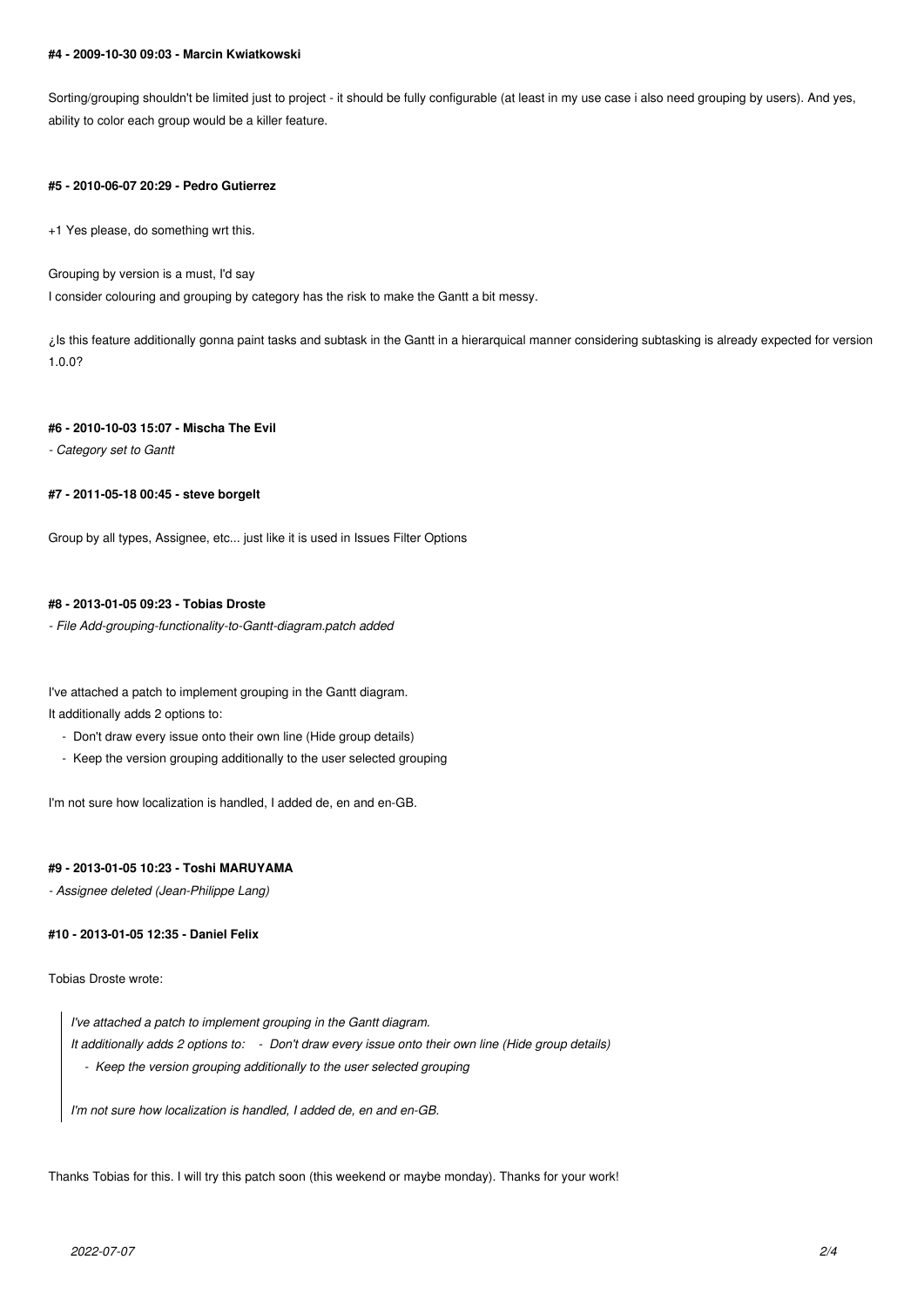Tobias Droste wrote:

*I've attached a patch to implement grouping in the Gantt diagram. It additionally adds 2 options to:*

- *Don't draw every issue onto their own line (Hide group details)*
- *Keep the version grouping additionally to the user selected grouping*

*I'm not sure how localization is handled, I added de, en and en-GB.*

Hi. I tried this patch against 2.2-stable, but was not successful. For which version is this patch? Thanks. Regards.

## **#12 - 2013-01-17 23:45 - Tobias Droste**

It's against r11114. It should be possible to apply it manually\* with other versions to as there are no fundamental changes between 2.2 and current development.

\*manually as in see what lines were changed, find them in the 2.2-stable code and replace them with ne new lines. To get a good visual representation of the changes you could use this: http://www.redmine.org/attachments/8730/Add-grouping-functionality-to-Gantt-diagram.patch

#### /edit:

Or if you can wait another 24h I ca[n create a patch against 2.2.1.](http://www.redmine.org/attachments/8730/Add-grouping-functionality-to-Gantt-diagram.patch)

## **#13 - 2013-01-18 00:14 - Tobias Droste**

*- File Add-grouping-functionality-to-Gantt-diagram.patch added*

Well you don't have to wait, I just did it ;-)

## **#14 - 2013-03-17 10:32 - Daniel Felix**

Any news on this? Can someone confirm this patch works on 2.3/trunk?

## **#15 - 2013-03-18 04:12 - Mischa The Evil**

*- Subject changed from Grouping issues in Gannt view to Grouping issues in Gantt view*

#### **#16 - 2014-02-13 11:48 - Lajos Farkas**

Any news on this? just installed redmine, and i would like to have this functionality (group issues by users on gantt chart) Tried to patch the latest version by hand, but it does not work :( Tobias, could you make a pathch maybe for latest version?

## **#17 - 2014-02-14 18:11 - Tobias Droste**

Lajos Farkas wrote:

*Tobias, could you make a pathch maybe for latest version?*